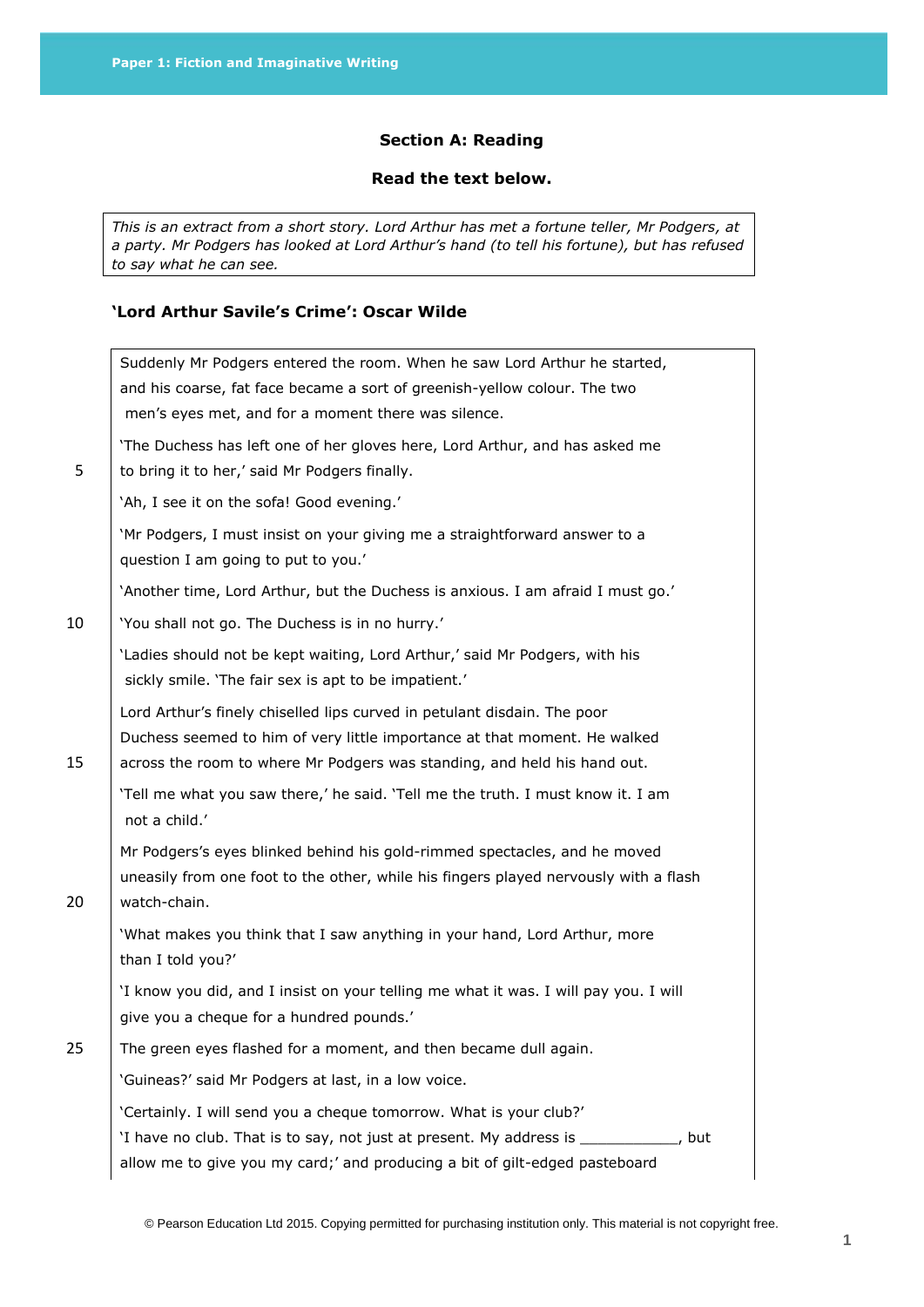|          | he kept repeating, as though iteration could dim the horror of the word.                                                                                                                                                                                                                                                                                                                                                                                                    |
|----------|-----------------------------------------------------------------------------------------------------------------------------------------------------------------------------------------------------------------------------------------------------------------------------------------------------------------------------------------------------------------------------------------------------------------------------------------------------------------------------|
|          | He leaned wearily up against the railings, cooling his brow against the wet<br>metal, and listening to the tremulous silence of the trees. 'Murder! Murder!'                                                                                                                                                                                                                                                                                                                |
| 60       | First he came to the Park, whose sombre woodland seemed to fascinate him.                                                                                                                                                                                                                                                                                                                                                                                                   |
|          | night seemed to know it, and the desolate wind to howl it in his ear. The dark<br>corners of the streets were full of it. It grinned at him from the roofs of the<br>houses.                                                                                                                                                                                                                                                                                                |
|          | Murder! That is what the cheiromantist had seen there. Murder! The very                                                                                                                                                                                                                                                                                                                                                                                                     |
| 50<br>55 | were hot with fever, and his forehead burned like fire. On and on he went,<br>almost with the gait of a drunken man. A policeman looked curiously at him<br>as he passed, and a beggar, who slouched from the archway to ask for alms,<br>grew frightened, seeing misery greater than his own. Once he stopped under a<br>lamp, and looked at his hands. He thought he could detect the stain of blood<br>already upon them, and a faint cry broke from his trembling lips. |
| 45       | Ten minutes later, with face blanched by terror, and eyes wild with grief, Lord<br>Arthur Savile rushed from Bentinck House, crushing his way through the<br>crowd of fur-coated footmen that stood around the large striped awning, and<br>seeming not to see or hear anything. The night was bitter cold, and the gas<br>lamps around the square flared and flickered in the keen wind; but his hands                                                                     |
|          | 'I am quite ready,' he said.                                                                                                                                                                                                                                                                                                                                                                                                                                                |
|          | 'Be quick, sir,' cried Lord Arthur again, stamping his foot angrily on the<br>polished floor. Mr Podgers smiled, drew from his breast-pocket a small<br>magnifying glass, and wiped it carefully with his handkerchief.                                                                                                                                                                                                                                                     |
| 40       | 'It will take a little time, Lord Arthur you had better sit down.'                                                                                                                                                                                                                                                                                                                                                                                                          |
|          | 'Be quick,' cried Lord Arthur, looking very pale, and holding his hand out.<br>Mr Podgers glanced nervously round, and drew the heavy portiere <sup>2</sup> across<br>the door.                                                                                                                                                                                                                                                                                             |
| 35       | 'My hours are from ten to four,' murmured Mr Podgers mechanically, 'and I<br>make a reduction for families.'                                                                                                                                                                                                                                                                                                                                                                |
|          | 103a West Moon Street                                                                                                                                                                                                                                                                                                                                                                                                                                                       |
|          | Professional Cheiromantist <sup>1</sup>                                                                                                                                                                                                                                                                                                                                                                                                                                     |
|          | Arthur, who read on it,<br>Mr. SEPTIMUS R. PODGERS                                                                                                                                                                                                                                                                                                                                                                                                                          |
| 30       | from his waistcoat pocket, Mr Podgers handed it, with a low bow to Lord                                                                                                                                                                                                                                                                                                                                                                                                     |